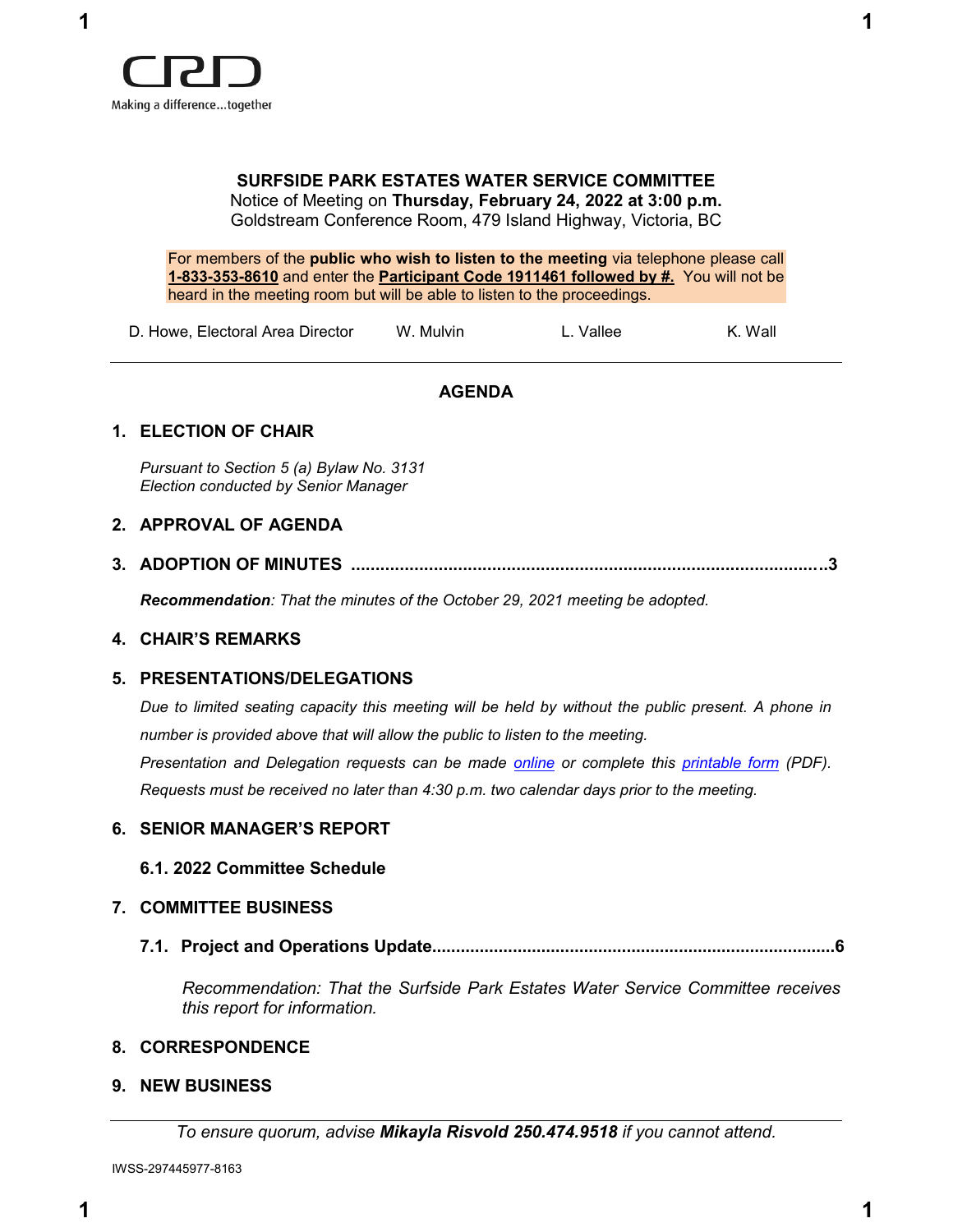**1(:%86,1(66**

## **10. ADJOURNMENT**

**Next Meeting:** Thursday, June 30, 2022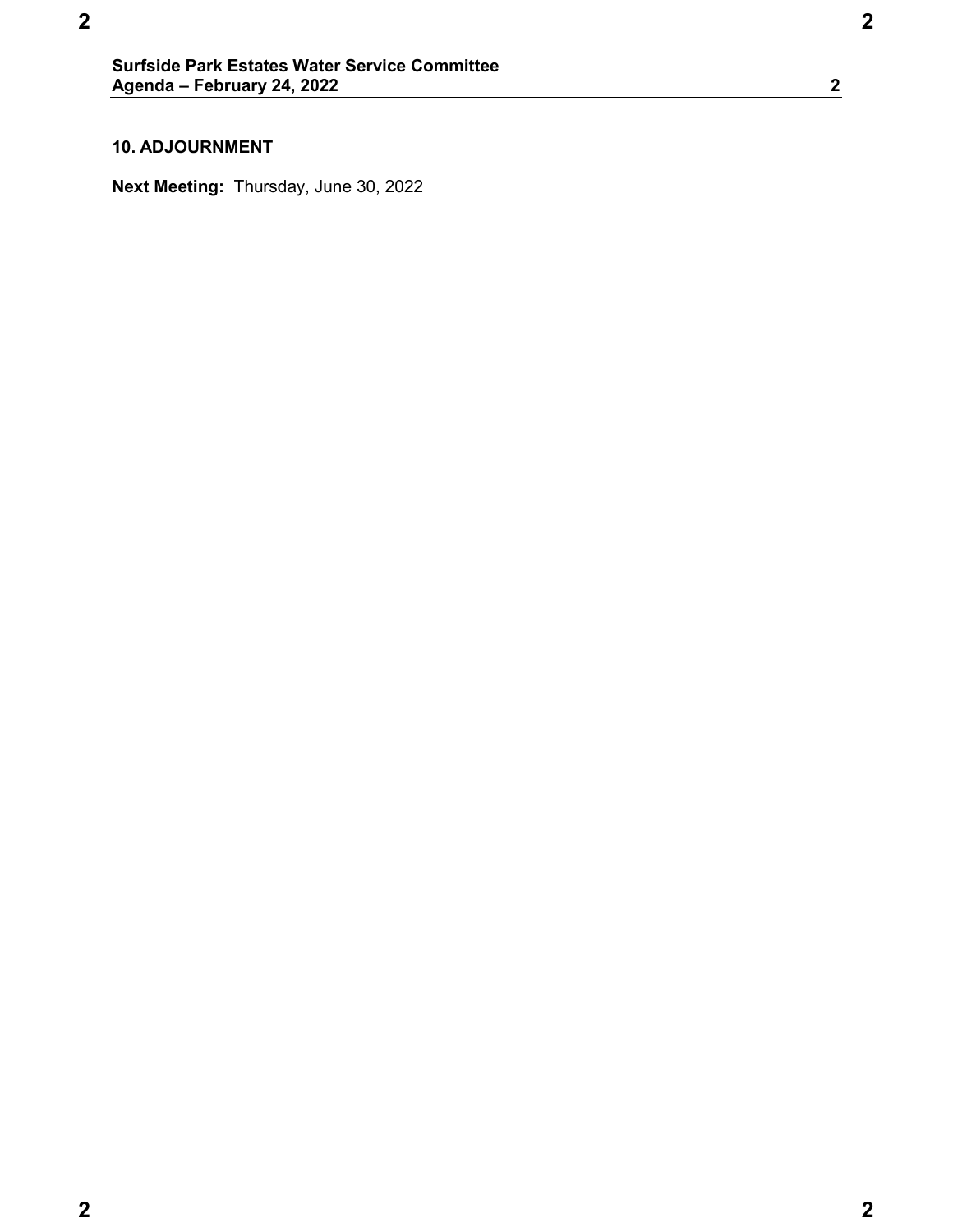

## **MINUTES OF A MEETING OF THE Surfside Park Estates Water Service Committee, held Friday, October 29, 2021 at 9:30 a.m., in the Goldstream Conference Room, 479 Island Highway Victoria, BC**

## **PRESENT: Committee Members:** L. Vallee (Chair); W. Mulvin (EP); R. Noyes (EP)

**Staff:** M. McCrank, Senior Manager, Wastewater Infrastructure Operations; D. Puskas, Manager, Capital Projects; L. Xu, Senior Financial Advisor, Financial Services; D. Dionne, Administrative Coordinator (recorder); M. Risvold, Committee and Administrative Clerk (in training)

**REGRETS:** D. Howe, Southern Gulf Islands Electoral Area Director

EP = Electronic Participation

The meeting was called to order at 9:31 am.

## **1. ELECTION OF CHAIR**

M. McCrank called for nominations for the position of Chair of the Surfside Park Estates Water Service Committee for a one year term.

W. Mulvin nominated Louis Vallee. Louis Vallee accepted the nomination.

M. McCrank called for nominations a second time.

M. McCrank called for nominations a third and final time.

Hearing no further nominations, M. McCrank declared Louis Vallee Chair of the Surfside Park Estates Water Service Committee for a one year term by acclamation.

## **2. APPROVAL OF AGENDA**

**MOVED** by W. Mulvin, **SECONDED** by R. Noyes, That the agenda be approved.

## **3. ADOPTION OF MINUTES**

**MOVED** by W. Mulvin, **SECONDED** by R. Noyes, That the minutes of the November 30, 2020 Annual General Meeting be adopted.

#### **CARRIED**

**CARRIED**

**CARRIED**

**MOVED** by W. Mulvin, **SECONDED** by R. Noyes, That the minutes of the November 30, 2020 Budget Meeting be adopted.

#### **4. CHAIR'S REMARKS**

The Chair thanked the Committee for the nomination of Chair and for attending the meeting today.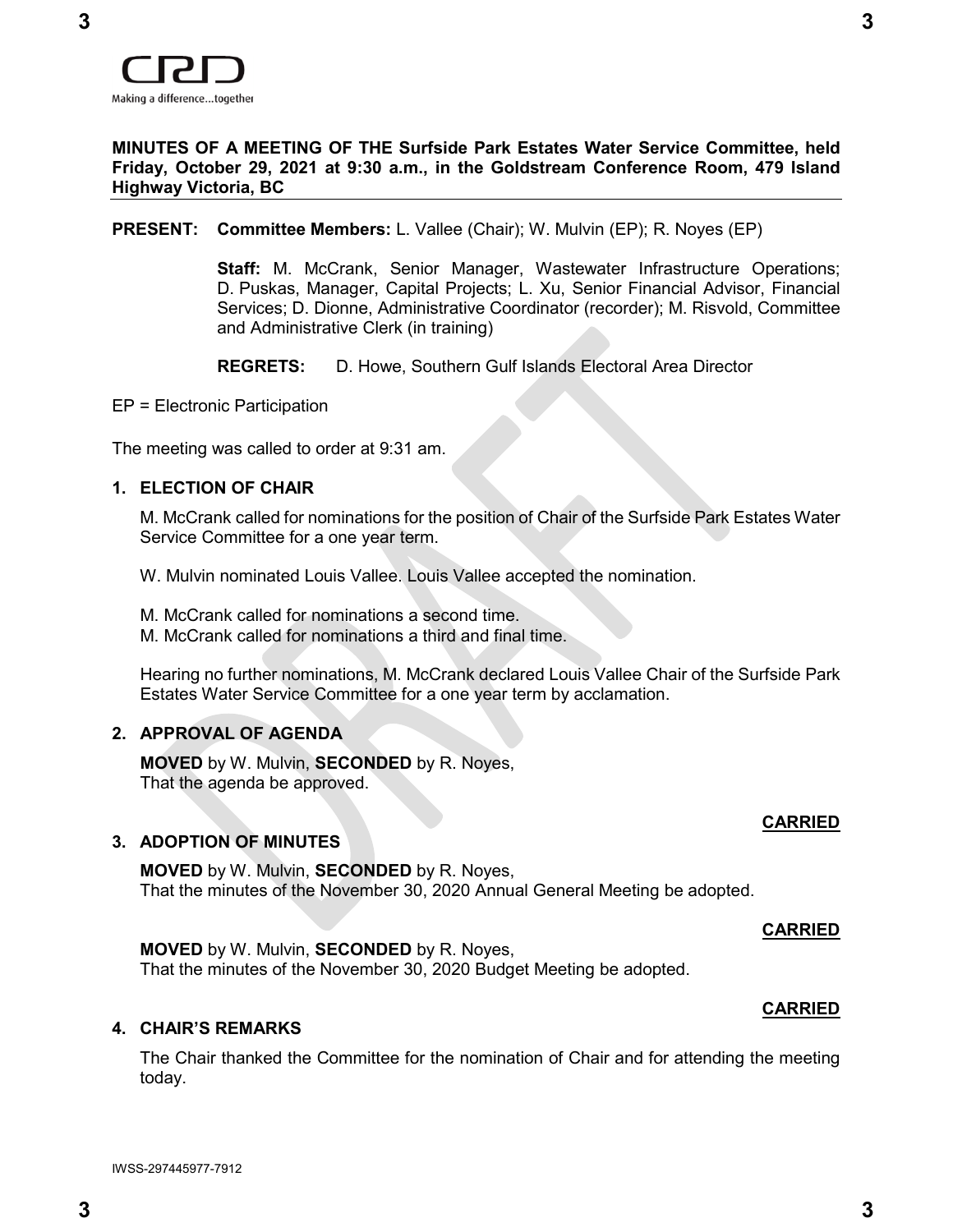## **5. PRESENTATIONS/DELEGATIONS**

There were no presentations or delegations.

## **6. COMMITTEE BUSINESS**

## **6.1. Surfside Park Estates Water Service 2022 Operating and Capital Budget**

M. McCrank and D. Puskas introduced the Operating and Capital Budget report and provided an overview of the key budget factors influencing the 2022 Operating and Capital Budget.

Staff responded to questions from the Committee regarding:

- Leak detection project. Staff advised the leak detection capital project has reduced non-revenue water from 60% to approximately 40%. The pump is running more frequently than anticipated, and detecting leaks remains a challenge as a main line crosses through a valley. Staff are requesting the public to notify Capital Regional District (CRD) staff if a leak is detected.
- Water production and media replacement. Staff advised when ground water ages, increased metals can appear. There is the possibility of raw water quality changing.
- Operating costs over budget. Staff advised that the supplies increase is in relation to the arsenic media replacement and disposal. There are five change outs anticipated for 2022 based on past years' experience.
- Parcel tax, and properties within the red zone. Staff advised that the parcel tax pays the debt and also the reserve transfer. Homeowners in the water service area have the ability to connect to the services at any time following the application process. Staff will review the properties located within the red zone to ensure the referral and application process aligns with CRD Building Inspection processes.
- Replacing the waterlines and building a new pump station. Staff advised that the 2021 five year capital plan included a project to review the system, including the tank location and accessibility. The review is set to take place in 2022.

## **MOVED** by W. Mulvin, **SECONDED** by R. Noyes,

That the Surfside Park Estates Water Service Committee:

- 1. Approve the 2022 Operating and Capital Budget as presented, and recommends the 2021 actual surplus or deficit be balanced on the 2021 transfer to the Capital Reserve Fund; and
- 2. Recommends that the Electoral Area Services Committee recommend that the CRD Board approve the 2022 Operating and Capital Budget and the five-year Financial Plan for the Surfside Park Estates Water Service as presented.

## **CARRIED**

## **7. NEW BUSINESS**

There was no new business.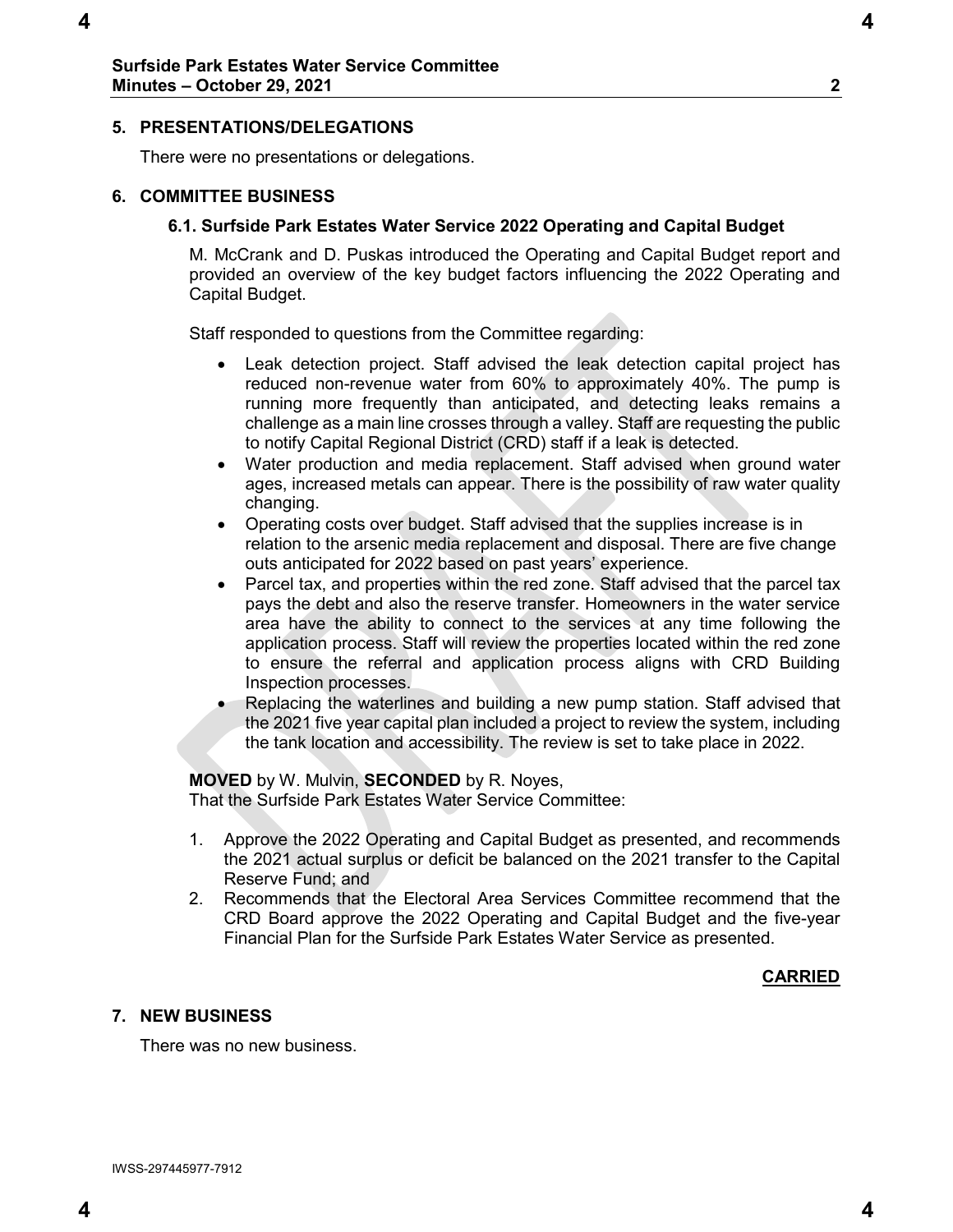## **8. ADJOURNMENT**

**MOVED** by W. Mulvin, **SECONDED** by R. Noyes, That the October 29, 2021 meeting be adjourned at 10:16 am.

**CARRIED**

| <b>CHAIR</b>     |  |
|------------------|--|
|                  |  |
|                  |  |
|                  |  |
|                  |  |
|                  |  |
|                  |  |
| <b>SECRETARY</b> |  |
|                  |  |
|                  |  |
|                  |  |
|                  |  |
|                  |  |
|                  |  |
|                  |  |
|                  |  |
|                  |  |
|                  |  |
|                  |  |
|                  |  |
|                  |  |
|                  |  |
|                  |  |
|                  |  |
|                  |  |
|                  |  |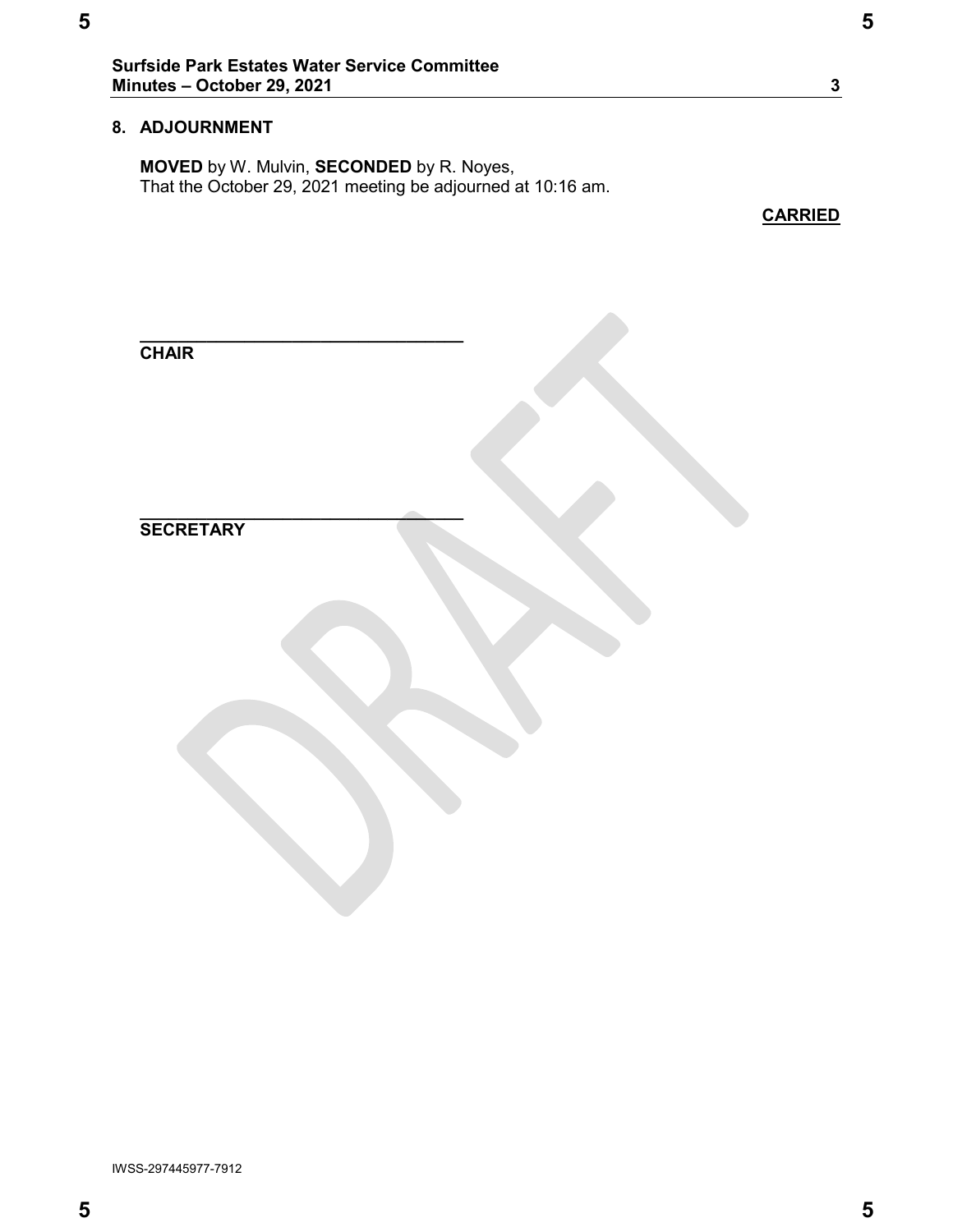

## <span id="page-5-0"></span>**[REPORT](#page-5-0) TO SURFSIDE PARK ESTATES WATER SERVICE COMMITTEE MEETING OF THURSDAY, FEBRUARY 24, 2022**

## <span id="page-5-1"></span>**[SUBJECT](#page-5-1) Capital Project Status Reports and Operational Updates – February 2022**

## <span id="page-5-2"></span>**[ISSUE SUMMARY](#page-5-2)**

To provide the Surfside Park Estates Water Service Committee with capital project status reports and operational updates.

## <span id="page-5-3"></span>**[BACKGROUND](#page-5-3)**

The Surfside Park Estates Water System is located on the south west side of Mayne Island in the Southern Gulf Islands Electoral Area and provides drinking water to approximately 67 customers. Capital Regional District (CRD) Integrated Water Services is responsible for the overall operation of the water system with day-to-day operation and maintenance, design and construction of water system facilities provided by the CRD Infrastructure Engineering and Operations Divisions. The quality of drinking water provided to customers in the Surfside Park Estates Water System is overseen by the CRD Water Quality Division.

## **CAPITAL PROJECT UPDATE**

## **21-01 | System Review**

Project Description: Review the system with tank location and accessibility taken into account.

Project Rationale: Review the location and replacement of the existing tanks, with accessibility taken into account, resulting in recommendations for future improvements. Staff are to review options for tank replacement for maintenance and maintaining a resilient water system. Tank sizing, location, pumping requirements will all be factored to ensure a sustainable water supply can be effectively delivered.

Project Update and Milestones:

- Project will commence when the CRD approves the project budget at the March 16, 2022 meeting.
- Staff are compiling background documents (flow requirements, zoning, record drawings and easements) for project delivery.

## **OPERATIONAL UPDATE**

This is an operational update reporting period from November 2021 through January 2022.

- Extended the operating contract with JLB Services Ltd. for the 2022 year.
- November 2021 and January 2022 arsenic Vessel B and Vessel A filter media removal and replacement respectively completed.
- November 8 Emergency watermain leak repair near 323 Woodale Road.